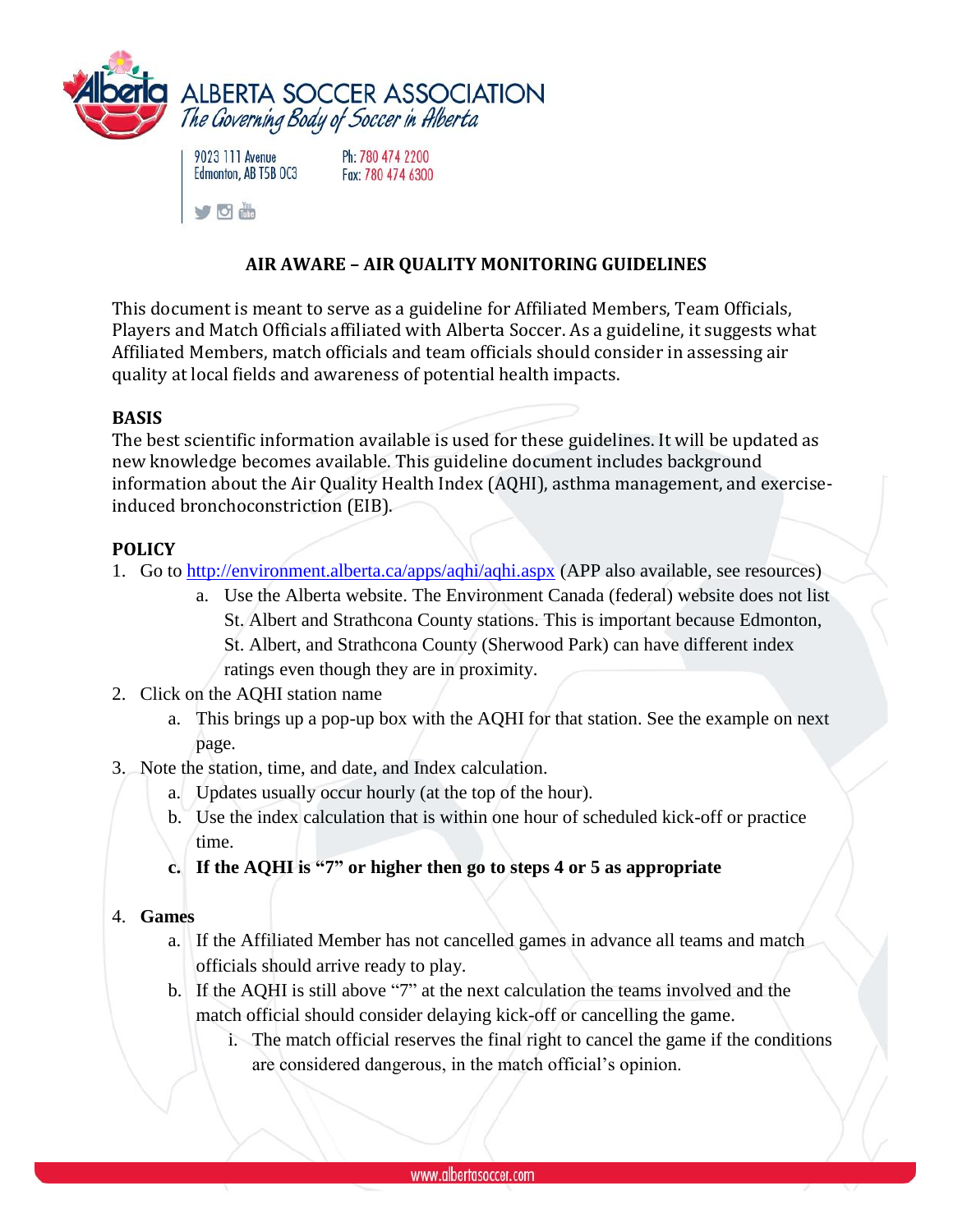



Ph: 780 474 2200 Fax: 780 474 6300

- ii. Referee to write on game sheet reason for abandonment with the Index calculation, time & date number calculated and AQHI station used.
- c. If air quality changes dramatically during a game (e.g. sudden smoke event caused by wind direction change) referees and team officials are advised to use their discretion. Record all decisions and relevant information on the game sheet.

## 5. **For Practices**

a. Team officials should consider a rescheduled practice or postponing practice until a later time.

### **Incorporating**

- 1) Incorporating AQHI into your training practices
	- a) Access the latest AQHI calculations
		- i) If air quality is "3" or below continue with training as normal.
		- ii) If air quality is an index of  $4 6$  then be prepared to adjust the practice by:
			- Reducing the intensity.
			- Reducing the duration of the practice.
			- Providing resting periods.
		- iii) If air quality is "7" or above reschedule.
- 2) Be aware of weather and other conditions:
	- a) Current forest fires and their locations in the province.
	- b) Local burning of stubble on fields or agricultural fields these can increase particulate matter in the air without impacting the AQHI for a city.
	- c) Sudden and dramatic changes in wind strength and direction.
	- d) Proximity of any major road or highway.
	- e) Near or downwind of any industrial areas or other significant emission sources.
- 3) Alberta Health Services maintains an Air Quality Advisory website. This site is helpful for planning your outdoor event.<http://www.albertahealthservices.ca/news/air.aspx>

**EXAMPLE** <http://environment.alberta.ca/apps/aqhi/aqhi.aspx>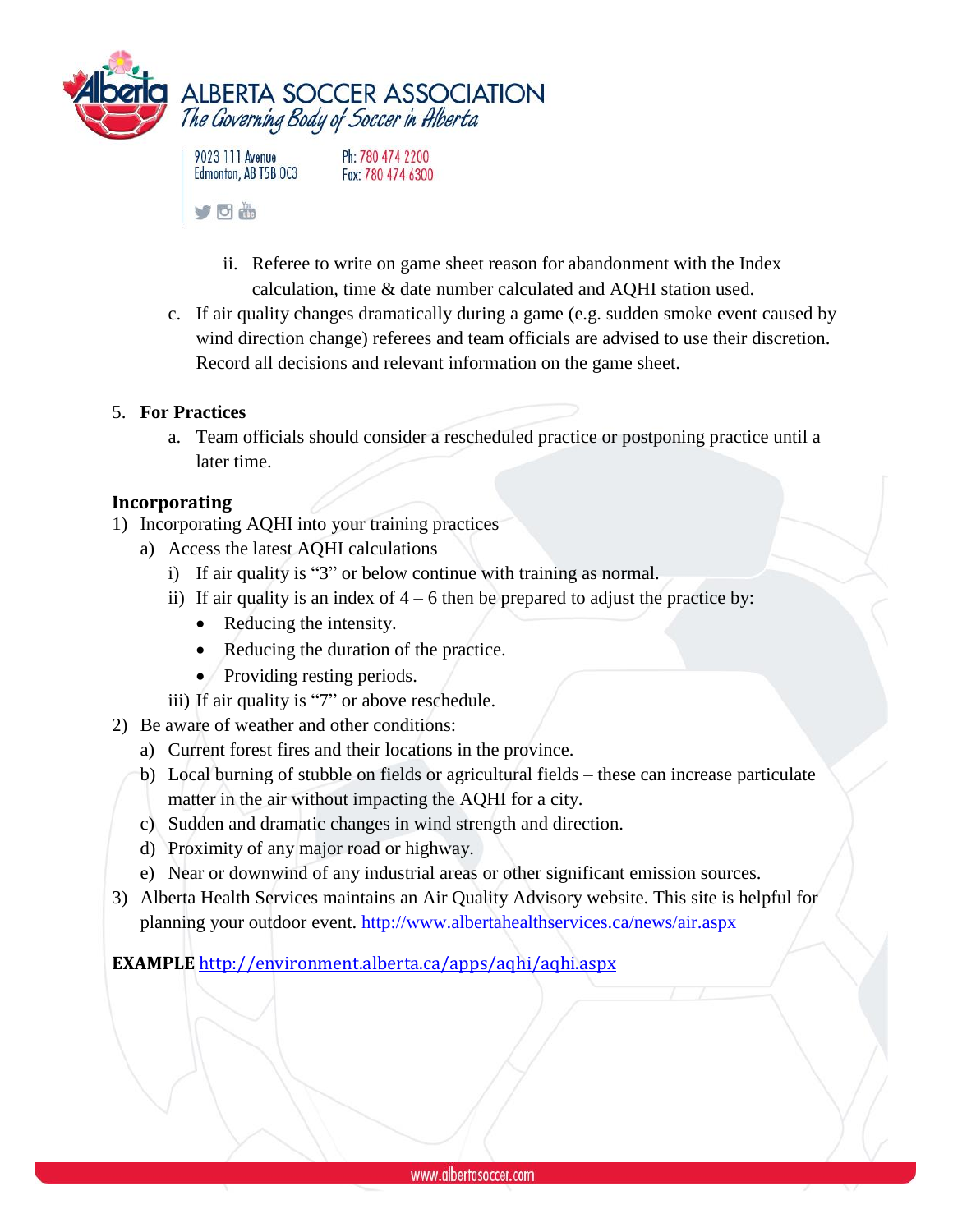

```
9023 111 Avenue
Edmonton, AB T5B OC3
```
Ph: 780 474 2200



Fax: 780 474 6300

Vom







# **BACKGROUND INFORMATION**

- 1. The AQHI is a web-based, risk management tool which describes a local reading of air quality as it relates to human health. While the Index number for a location can rise into the triple digits (Fort McMurray in 2016 peaked at over "180") anything over "7" is of primary concern.
- 2. The AQHI is calculated differently for Alberta in two significant ways. First, in the rest of Canada, the AQHI only measures ground-level ozone, fine particulate matter (PM2.5) and nitrogen dioxide. In addition to these three pollutants, Alberta is more comprehensive by also including sulphur dioxide, hydrogen sulphide, total reduced sulphur and carbon monoxide in its AQHI reporting. Second, for the rest of Canada the AQHI is calculated on a 3-hour rolling average and so is less responsive to dramatic changes in air quality.
- 3. Health Canada recommends through the AQHI that for strenuous activities like soccer anything above an AQHI of 7 then one should reschedule the event.
- 4. The AQHI treats anything above 10+ as "Very High" with health messages for the "general" and "at risk" populations to reschedule all outdoor activities – strenuous or not.
- 5. Elite athletes are in the "at-risk population because of the intensity and duration of exposure to outdoor air quality." Women appear to be more affected than men due to smaller airways, lungs, and respiratory systems.